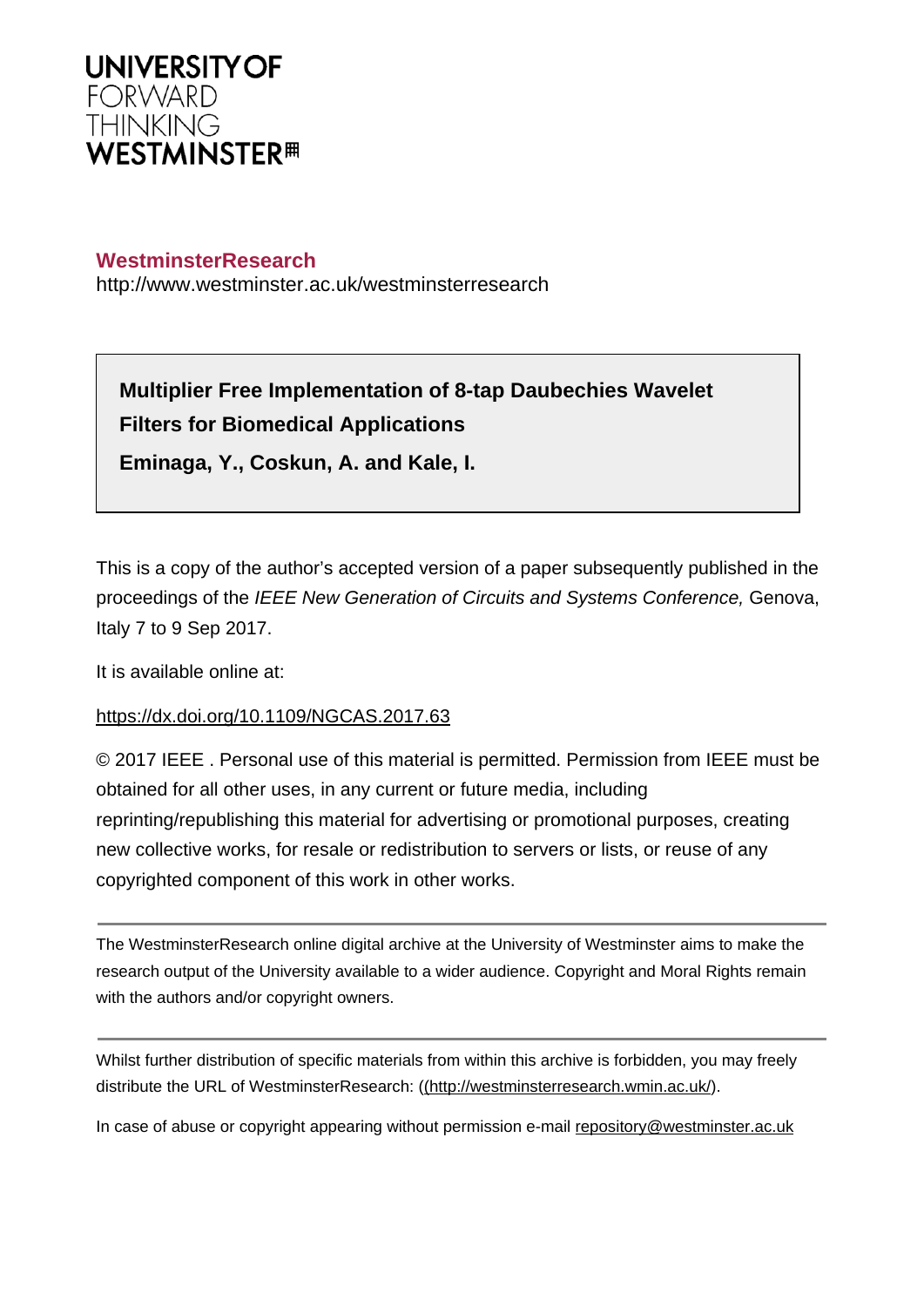# Multiplier Free Implementation of 8-tap Daubechies Wavelet Filters for Biomedical Applications

Yaprak Eminaga, Adem Coskun, and Izzet Kale Applied DSP and VLSI Research Group University of Westminster London, W1W 6UW, United Kingdom Email: y.eminaga@my.westminster.ac.uk, a.coskun@westminster.ac.uk, kalei@westminster.ac.uk

*Abstract*—Due to an increasing demand for on-sensor biosignal processing in wireless ambulatory applications, it is crucial to reduce the power consumption and hardware cost of the signal processing units. Discrete Wavelet Transform (DWT) is very popular tool in artifact removal, detection and compression for time-frequency analysis of biosignals and can be implemented as two-branch filter bank. This work proposes a new, completely multiplier free filter architecture for implementing Daubechies wavelets which targets Field-Programmable-Gate-Array (FPGA) technologies by replacing multipliers with Reconfigurable Multiplier Blocks (ReMBs). The results have shown that the proposed technique reduces the hardware complexity by 40% in terms of Look-Up Table (LUT) count and can be used in low-cost embedded platforms for ambulatory physiological signal monitoring and analysis.

*Keywords*—Biomedical applications, Discrete Wavelet Transform (DWT), Reconfigurable Multiplier Blocks (ReMB), multiplierless implementation, Daubechies wavelets.

#### I. INTRODUCTION

Biomedical signals are known to be non-stationary thus their analysis requires both local and spatial information in order to maintain fidelity of the signal during signal processing such as artefact removal and detection. Discrete Wavelet Transform (DWT) performs signal decomposition via translated and dilated versions of a basis function which effectively localizes signal in both time and frequency domain. DWT can be realized by two-channel quadrature mirror filter banks with lowpass filter  $(h_0)$  and highpass filter  $(h_1)$  as shown in Fig. 1 [1]. The multiresolution analysis is achieved by recursive application of the filter bank on the lowpass filtered output. The output from each filter is downsampled by 2 where outputs at lowpass and highpass branches are known as the approximation coefficients  $(cA_m[n])$  and detail coefficients  $(cD_m[n])$  covering spectrum below and above half sampling frequency, respectively. Fig. 1 demonstrates implementation of a three level analysis filter bank. Among wide range of wavelet families, Daubechies wavelets are popular choices where the Daubechies-4 (*db4*) wavelet, with four vanishing moments and 8-taps, has been used in many different biomedical signal processing applications [2]–[4]. Daubechies wavelets lead to orthogonal filter banks in which the lowpass and highpass filters are non-symmetric with equal filter lengths, real and fixed coefficients. They are known to be maximally flat filters with dyadic coefficients that can be represented with fixed



Fig. 1. Three level analysis filter bank

point arithmetic without significant loss of accuracy. Thus, they can be implemented as signed binary numbers that can reduce the hardware complexity and power consumption.

Biosignal processing tools such as filters and discrete transforms employ constant multiplications that can be implemented as shift-add operations to reduce the hardware complexity and cost of the medical systems. For example, in [5], [6], authors presented a decimation filter chain for ElectroCardioGram (ECG) acquisition systems which replaces constant multiplications with shift-add operations. DWT also employs fixed coefficient filters associated with a selected mother wavelet, hence it can benefit from shift-add network topologies. Several studies, mainly in the area of image processing, used these networks to implement wavelet filters including 5/3, 9/7 lifting-based wavelet [7]–[9], and 4- and 6-tap Daubechies filters [10]. However, to the best of author's knowledge, use of the Reconfigurable Multiplier Block (ReMB) [11] for implementing wavelet filters has not been investigated in the biomedical signal processing literature.

This paper presents a hardware efficient ReMB structure and its Field-Programmable-Gate-Array (FPGA) implementation that can be employed in time-multiplexed filter structures for wavelet analysis of biomedical signals, suitable for low-cost portable medical devices. This design is based on efficiently employing dedicated resources of FPGA as presented in [11], [12], however with an extension for taking advantage of the new FPGA technology. Section II introduces the ReMB method followed by the fixed-point *db4* coefficients quantization considerations, design details and implemented structure of the proposed ReMB. Section III compares the resource utilization figures of the proposed design and a general purpose multiplier. Finally, Section IV presents the drawn conclusions.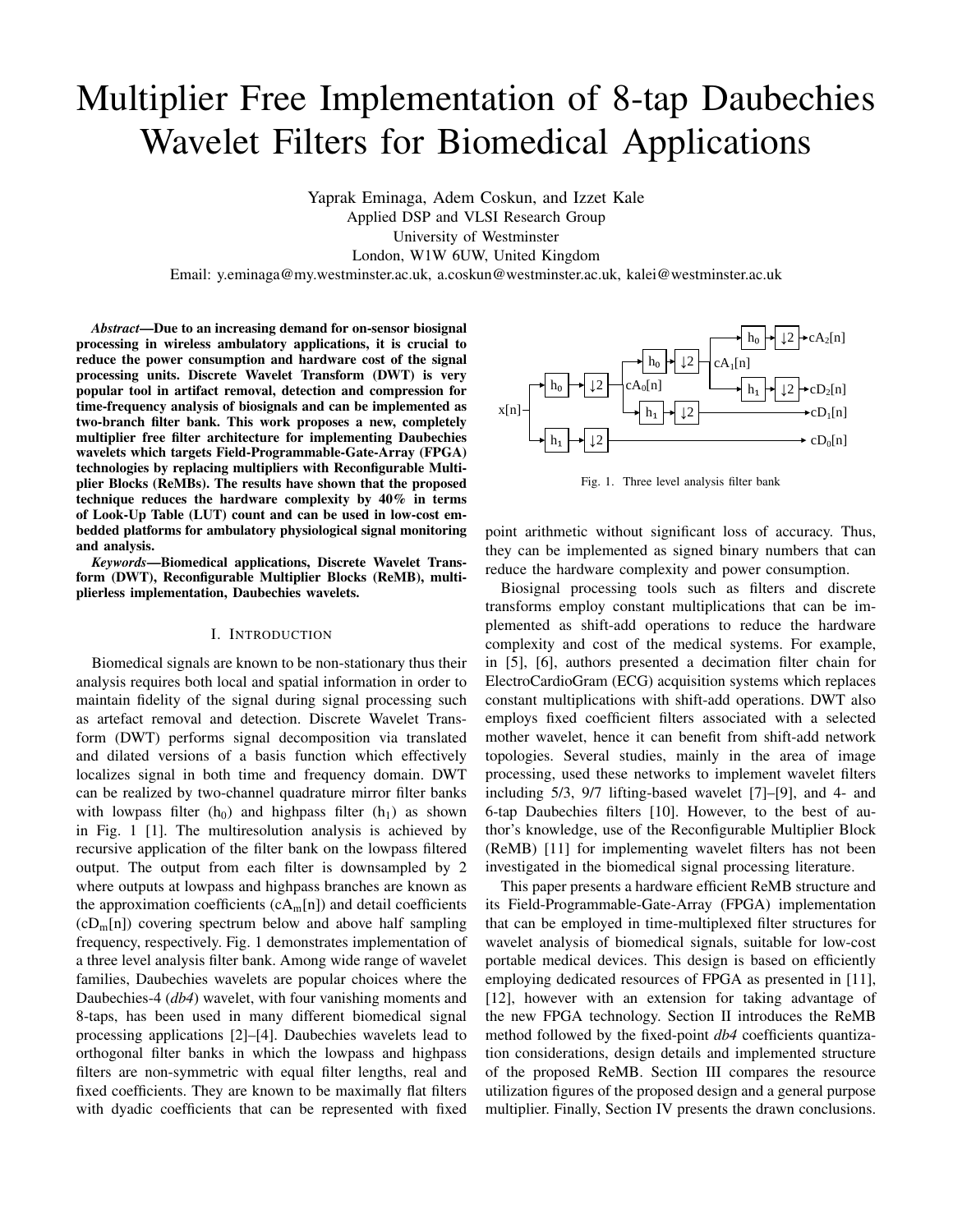# II. METHOD

For this study, ReMB design methodology introduced in [11] is extended for recent FPGAs which replace 4 input Look-Up Tables (LUTs) with 6 input ones. A 1-bit full adder/subtracter can be implemented using the dedicated carry-chain logic and an LUT for the remaining XOR gate. The concept of reconfigurability in multiplier blocks employs a multiplexer where its output is connected to at least one input of the adder. The multiplexer can be implemented using the unused pins of the LUT that is used for an XOR gate. Demirsoy *et al.* [11] introduced an ReMB algorithm which maximizes the use of FPGA logic elements by adapting the *"basic graph structure"*. A basic structure, as shown in Fig. 2 (a), is simply a two input adder with at least one of its inputs connected to a 2:1 multiplexer that can be implemented with a 4-input LUT. Due to the dedicated resources of FPGA, adders in basic structures are implemented as ripple-carry adders. In this work, the basic structures are modified using new 6-input LUTs which enables replacement of 2:1 multiplexers with 3:1 ones for no additional cost and are demonstrated in Fig. 2 (b). Inputs of these muxes can be connected to the input of the ReMB or to the output of another basic structure or to ground. In order to implement a set of coefficients, a number of these basic structures can be interconnected in chain (i.e. horizontally cascaded) and tree forms (i.e. inputs of a mux connected to the output of another basic structure). Number of generated coefficients at the output is dependent on basic structure topology, number of basic structures and how they are interconnected. For example, if two basic structures given in Fig. 2 (b) are interconnected (both with 3 different outputs) then the output set size is equivalent to 9 ( $3 \times 3$ ). To find a valid ReMB design for an aimed coefficient set, it is critical to realize required depth of the design, and adder depth of each coefficient. Depth of a design represents number of required cascaded stages to obtain required number of coefficients and adder depth represents the number of cascaded adders required on each path between the input and the output nodes to generate each coefficient. Thus, following these requisites, ReMB depth can be generalized using Eqn. 1.

$$
ReMB_{depth} = max(AD_{max}, min(k))
$$
 (1)

where  $AD_{max}$  is the maximum adder depth and k is the number of cascaded basic structures (i.e. layers).



Fig. 2. Basic structure with (a) 2:1 multiplexer [11] and (b) 3:1 multiplexer.

TABLE I SELECT LINE VALUES FOR MULTIPLEXERS (M0:M3) GIVEN IN FIG. 4.

| <b>Fixed-point</b> | <b>Integer</b> | S <sub>0</sub> | S <sub>1</sub> | S <sub>2</sub> | S <sub>3</sub> |
|--------------------|----------------|----------------|----------------|----------------|----------------|
| 0.0107421875       | 11             |                | 0              |                |                |
| 0.033203125        | 34             |                | 0              |                |                |
| 0.03125            | 32             | 0              |                | $\Omega$       | 0              |
| 0.1875             | 192            | 0              | 0              | $\mathfrak{D}$ | $\Omega$       |
| 0.0283203125       | 29             | $\overline{c}$ | 0              |                | 0              |
| 0.630859375        | 646            |                | 0              | $\mathfrak{D}$ | 0              |
| 0.71484375         | 732            | $\overline{c}$ | 0              | $\overline{c}$ | $\mathfrak{D}$ |
| 0.23046875         | 236            |                |                |                | $\overline{c}$ |

#### *A. Coefficient Quantization*

Accuracy of DWT depends on precision of decomposition and reconstruction filter coefficients. Quantization of floating point coefficients results in quantization error which accumulates as it propagates through the filter bank. In order to evaluate finite-word length effects on an input data, filter coefficients associated with the *db4* mother wavelet are quantized with various precision and employed in DWT. ECG and ElectroEncephaloGram (EEG) signals obtained from Physionet [13] are selected as reference signals for evaluation. The error variance between input and reconstructed data, with floating point and fixed point filter coefficients are measured. Fig. 3 demonstrates measured error values using different coefficient word-lengths for both ECG (blue) and EEG (red). Approximately -70 dB error variance can be observed with coefficient word-length of 11 bits (10 fractional bits) which is decided to be negligible for this study as such error is not observable during time domain analysis by clinicians. The aforementioned coefficients are also scaled with  $2^{10}$  in order to have integer values and their absolute values are given in Table I.



Fig. 3. Estimated error variance between input and reconstructed output with various filter coefficient precision.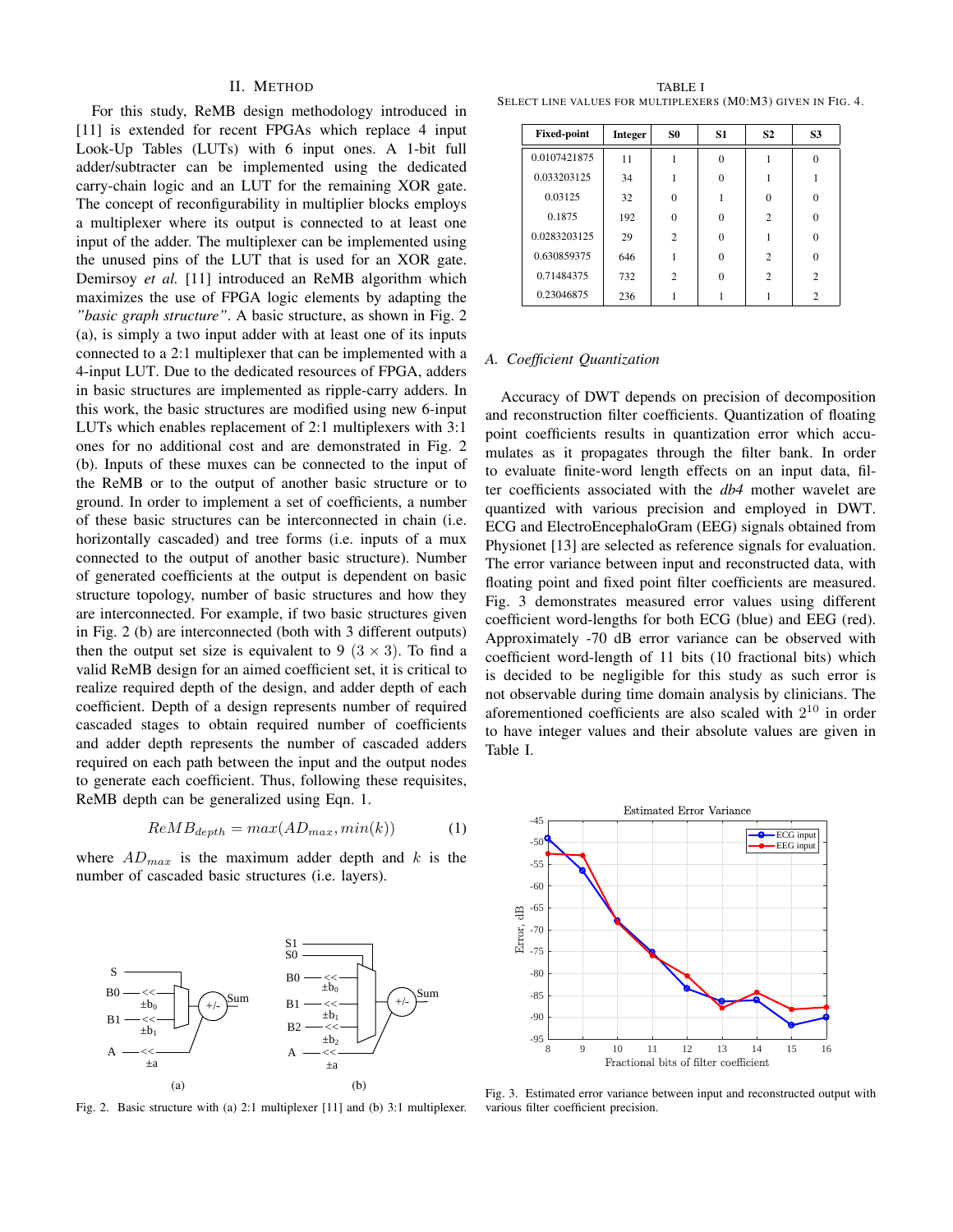# *B. ReMb Design Details*

The *db4* filters are implemented using ReMB designed by using the basic structures given in Fig 2 (b). There are eight distinct coefficients for both highpass and lowpass filters, which simplyfies ReMB design procedure. Before starting the design, it is critical to evaluate adder depth of individual coefficients and the required number of layers needed to generate eight coefficients. One basic structure as in Fig. 2 (b) can generate three distinct values (i.e. its depth is three). Interconnecting two of these structures as a chain can generate maximum of nine distinct integers whereas three interconnected basic structures in a tree form with two layers can generate 27 integers at most. Therefore, the number of layers required for eight coefficients with the proposed basic structures is two. In addition, maximum adder depth of the coefficients is two, however three basic structures are required to realize all coefficients. Therefore, according to Eqn. 1,  $ReMB_{depth}$  is calculated as two with three basic structures interconnected in a tree form. Fig. 4 demonstrates the ReMB designed accordingly which employs three adders, one 2:1 and three 3:1 multiplexers. The main controller addresses the required select values to generate coefficients in correct order. Select values for each mux (M0:M3) in Fig. 4 are denoted as S0:S3, respectively and are presented in Table I where '0' selects top, '1' selects bottom (for 2:1 mux) or middle (for 3:1 mux) and finally '2' selects bottom input of a 3:1 mux. The proposed ReMB is targeted for FPGA platforms which takes the advantage of using the dedicated fast carry logic and implements multiplexers with no additional cost, as described before. However, when non-FPGA technologies are targeted, then ReMB can be redesigned with increased flexibility of using larger muxes. In FPGA platforms, resource cost for an individual mux with more than three inputs is comparable to an adder's. For instance, implementation of both 4-bit 4:1 mux and 4-bit full adder, utilize four LUTs each, whereas for non-FPGA technologies, multiplexer cost is relatively cheaper [14].

# III. EXPERIMENTAL RESULTS AND COMPARISONS

For this study, two time-multiplexed Time-Delay Line (TDL) implementations are realized in order to compare the resource utilization of a conventional reference design with a



Fig. 4. Constant multiplier block designed for *db4* filter coefficients.



Fig. 5. A time-multiplexed TDL FIR filter implemented using (a) a dedicated multiplier and coefficient memory, and (b) the proposed ReMB block replacing multiplier and coefficient memory.

general purpose multiplier and a design with ReMB which are demonstrated in Fig. 5 (a) and (b), respectively. The reference time-multiplexed FIR filter structure is comprised of an input memory and a coefficient memory, and a single Multiply-ACcumulate (MAC) unit with a general purpose multiplier. Such filter structure operates sequentially. At every cycle, incoming data is multiplied with one coefficient stored in memory and this process is controlled with a simple control unit. Each generated product is accumulated with the previous one by using an accumulator and a register.

On the other hand, the proposed multiplier block generates absolute values of the required filter coefficients and thus, replaces coefficient memory and general purpose multiplier of the reference design. As it can be seen from Fig. 5 (b), a multiplexer is placed after the ReMB which is responsible for selecting between generated coefficient or its complement. Here, the controller is responsible for addressing the correct coefficient for each tap by generating correct control lines for multiplexers and adders/subtracters employed in the ReMB as well as the multiplexer after it (given in Section II).

For all experiments, filter architectures are designed using System Generator for DSP in MATLAB Simulink environment and are implemented on Kintex-7 FPGA with Vivado v16.2. The resource utilization for each aforementioned architecture after implementation is demonstrated in Table II in terms of LUTs, and Flip-Flops (FFs) and compared. In addition, the critical path delay for the multiplier and the ReMB are demonstrated in terms of adder and multiplier operation times, indicated using  $\tau_a$  and  $\tau_m$ , respectively. Looking at Table II, it can be observed that resource utilization for the proposed design is less compared to the reference design. The reference design's cost is estimated as 212 LUTs and 258 FFs where multiplier on its own costs 163 LUTs and 129 FFs. On the other hand, ReMB demonstrates high savings against the